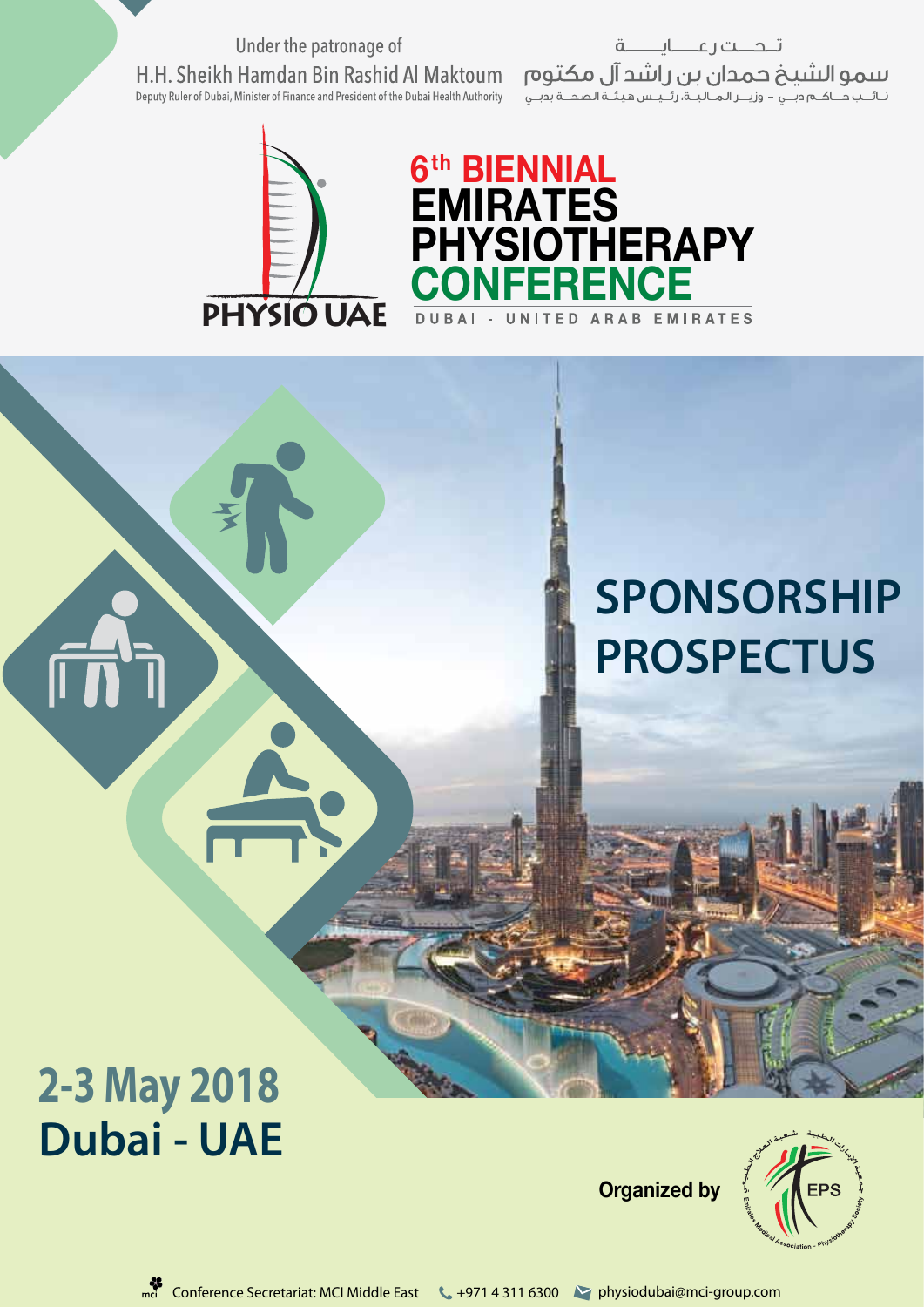# **welcome message**





Dear Colleagues,

Physiotherapy profession is a dynamic profession and health care industry has become more competitive; therefore it is important to create opportunities toward our professional development. Emirates Physiotherapy Society has been striving toward creating such opportunities and the sixth Emirates Physiotherapy Conference – PhysioUAE 2018 is organized to add to our knowledge and connect with renowned speakers from different parts of the world. We physiotherapists have always keen to deliver excellent healthcare outcomes and that commit us to be update our knowledge and skills.

Join PhysioUAE 2018 to hear world-class researchers and clinicians in the field of musculoskeletal and pediatric physiotherapy. This is also an opportunity to register in hands on workshops to gain and improve your skills. Meet your colleagues and connect with various resources that you may need in your practice. Moreover, The organizers of exhibition at the conference are keen to bring latest technologies and equipment in physiotherapy practice.

We would like to encourage you all to become part of this meeting and reach the ultimate aim of successful learning and networking.

**Amal Alshamlan, MS, PT** President of the Emirates Physiotherapy Society Chairman of the Conference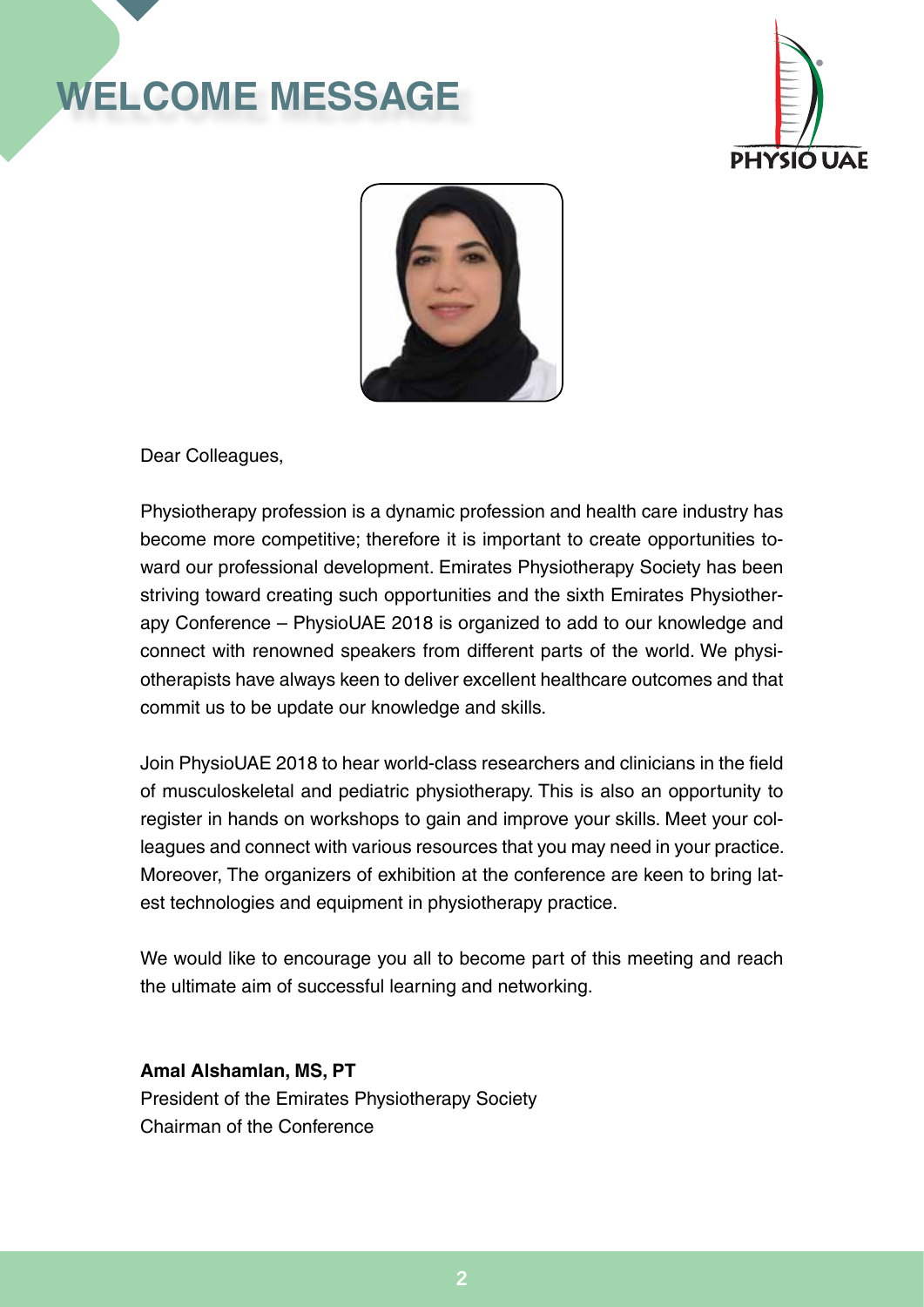



### **ORGANISING COMMITTEE**



**Meer Almarzouqi Chairperson** EPS Board Member

**Hamda Alketbi** Member Dubai Health Authority

**Isam Almikhi** Member Dubai Health Authority

**Bronwen Paecock** Member Dubai Physiotherapy & Family Medicine Clinic 

**Meera Alsaeedi** Member Department of Social Services Sharjah

**Charlotte Dibo** Member Dubai Police Health Center

**Shadin Bassas** Member Dubai Health Authority

#### **SCIENTIFIC COMMITTEE**



**Naima Saleh** Chairperson EPS Board Member

**Wasim Labban** Member Mirdif Center for Physiotherapy: & Rehabilitation

#### **Veena Laxman** Member

University of Sharjah

#### **Daniela Ferriera** Member

The children Medical **Center** 

**Ana Alesandra Anjos** Member Fatima College for Health Sciences 

**Thanuja Naushad** Member Dubai Health Authority

**Murat Dalkilinc** Member UAE Armed Forces

**Pedro Borrego** Member Fatma College for Health Sciences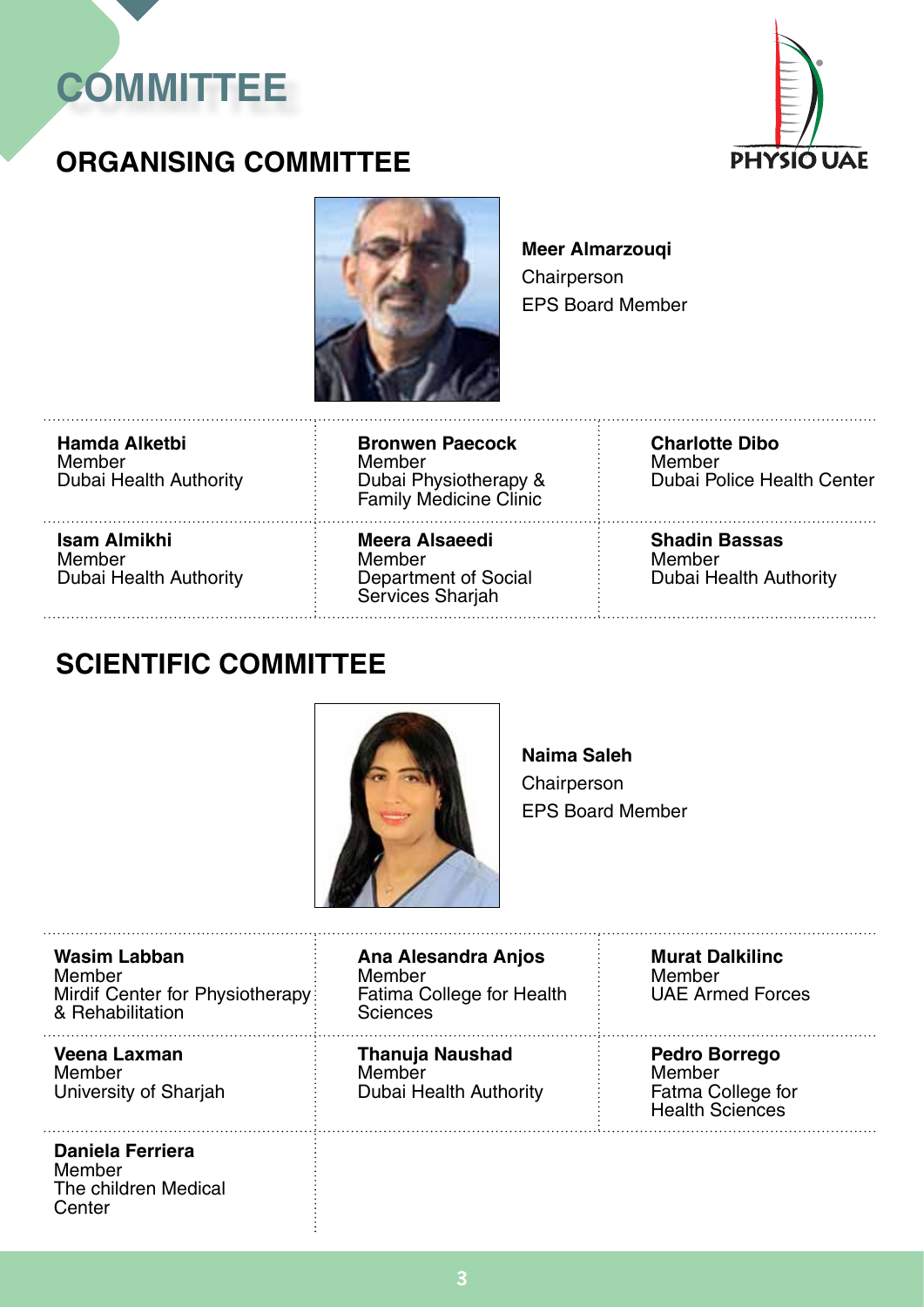





#### **INDUSTRY SPONSORED SYMPOSIA – 2**

- Opportunity to organise a symposium in the main Conference (program subject to the approval of the Conference Scientific Committee)
- Includes: hall rental, standard audio/visual equipment, display table
- Symposium program and abstracts will be included in the Final Program Book (subject to receipt by publishing deadline)
- The timeslots will be designated and will be allocated on a "first come, first served" basis
- The sponsoring company in addition to the sponsorship fee must cover all speakers' expenses including registration, accommodation and travel expenses. This also applies if the speakers have already been invited by Physio 2018.

#### **EXHIBITION SPACE**

• 16 sqm (8 x 2 sqm) exhibition space

#### **ADVERTISEMENT**

- 2 full page, full colour advertisements in the Final Program Book
- 2 sheets A4 advertisement /invitation from the sponsor will be inserted in the participants' Conference bags
- Sponsor's logo with hyperlink and profile on Conference website

#### **EXCLUSIVE BRANDING OPPORTUNITY**

• Registration Area

#### **REGISTRATION**

• Ten (10) Conference registrations

#### **ACKNOWLEDGEMENT**

- Main sponsor will be acknowledged as such on the Sponsors' Board on-site Opening Ceremony, E-Flyers and in the Final Program Book
- Acknowledgement in PR & Media Campaigns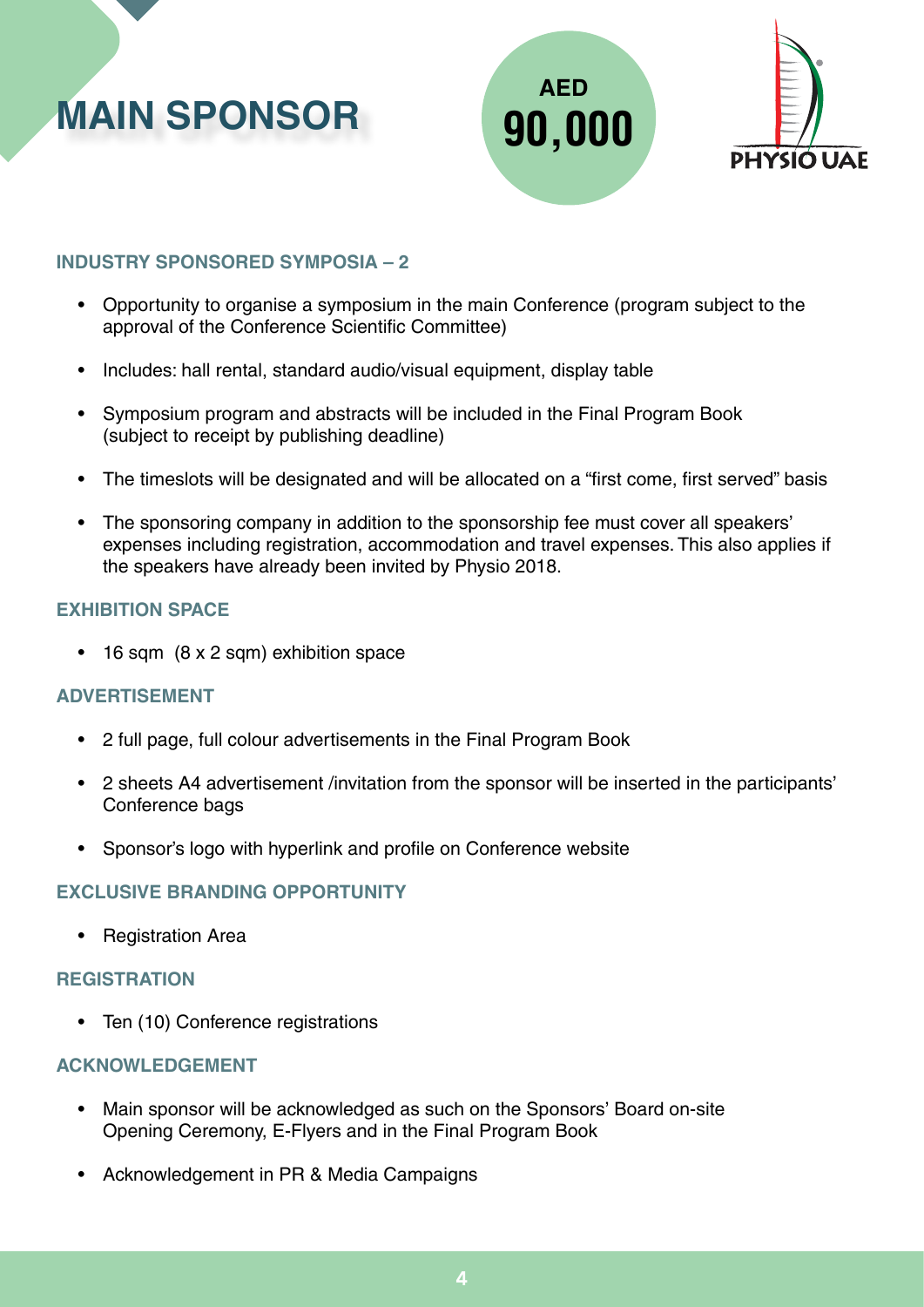**PLATINUM SPONSOR (2) 60,000**



**AED**

#### **INDUSTRY SPONSORED SYMPOSIUM**

- Opportunity to organise a symposium in the main Conference (program subject to the approval of the Conference Scientific Committee)
- Includes: hall rental, standard audio/visual equipment, display table
- Symposium program and abstracts will be included in the Final Program Book(subject to receipt by publishing deadline)
- The timeslots will be designated and will be allocated on a "first come, first served" basis
- The sponsoring company in addition to the sponsorship fee must cover all speakers' expenses including registration, accommodation and travel expenses. This also applies if the speakers have already been invited by Physio 2018.

#### **EXHIBITION SPACE**

• 14 sq.m (7X2 sq.m) exhibition space

#### **ADVERTISEMENT**

- 1 full page, full colour advertisements in the Final Program Book
- 1 sheets A4 advertisement /invitation from the sponsor will be inserted in the participants' Conference bags
- Sponsor's logo with hyperlink and profile on Conference website Registration
- Five (5) Conference registrations ACKNOWLEDGEMENT
- Platinum sponsor will be acknowledged as such on the Sponsors' Board on-site Opening Ceremony, E-Flyers and in the Final Program Book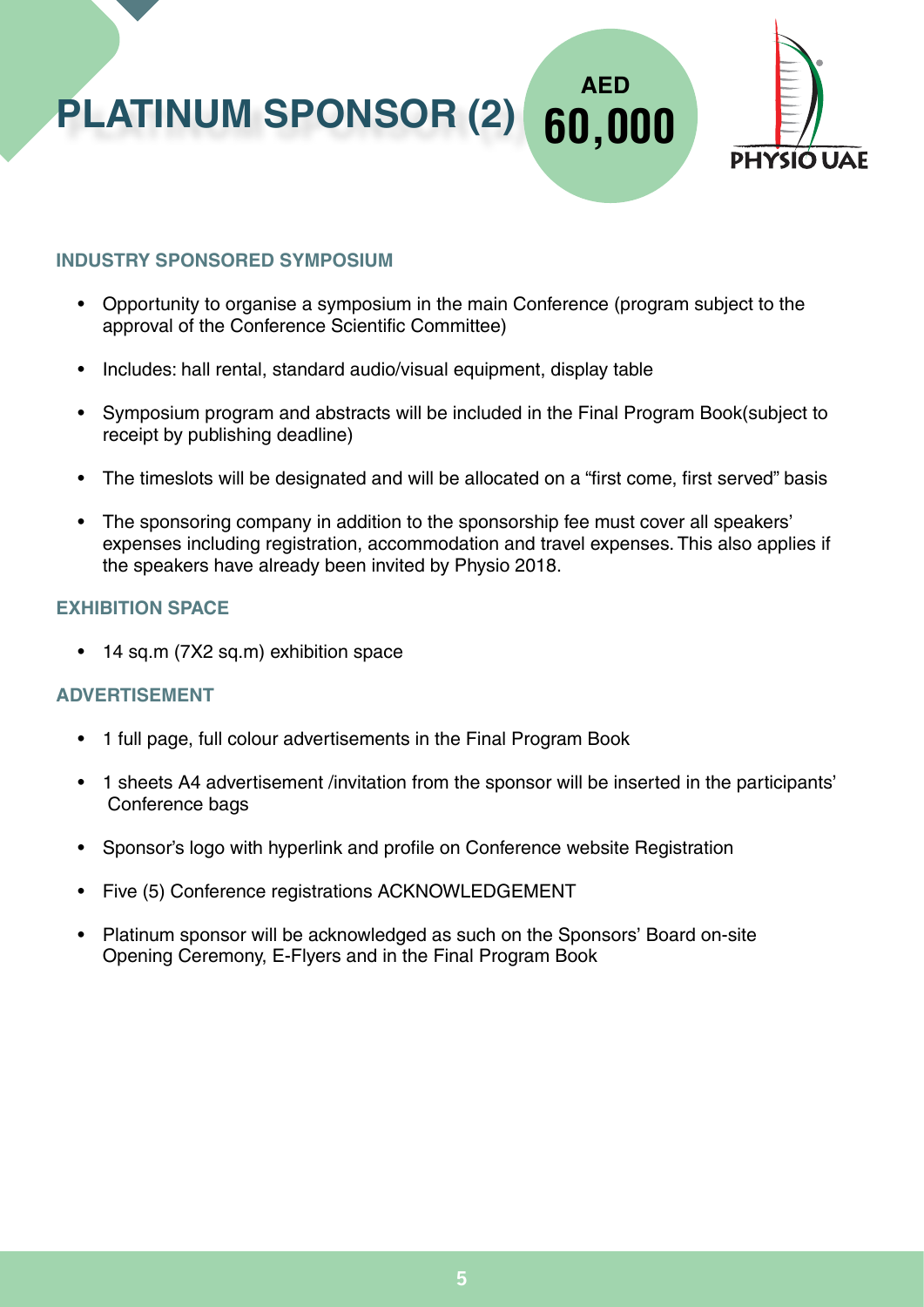





#### **INDUSTRY SPONSORED SYMPOSIUM**

- Opportunity to organise a symposium in the main Conference (program subject to the approval of the Conference Scientific Committee)
- Includes: hall rental, standard audio/visual equipment, display table
- Symposium program and abstracts will be included in the Final Program Book (subject to receipt by publishing deadline)
- The timeslots will be designated and will be allocated on a "first come, first served" basis
- The sponsoring company in addition to the sponsorship fee must cover all speakers' expenses including registration, accommodation and travel expenses. This also applies if the speakers have already been invited by Physio 2018.

#### **EXHIBITION SPACE**

• 12 sqm (6x2 Sq.m) exhibition space (additional space can be purchased)

#### **ADVERTISEMENT**

- 1 sheets A4 advertisement /invitation from the sponsor will be inserted in the participants' Conference bags
- Sponsor's logo with hyperlink on Conference website

#### **REGISTRATION**

• Two (2) Conference registrations

#### **ACKNOWLEDGEMENT**

• Gold sponsor will be acknowledged as such on the Sponsors' Board on-site Opening Ceremony, E-Flyers and in the Final Program Book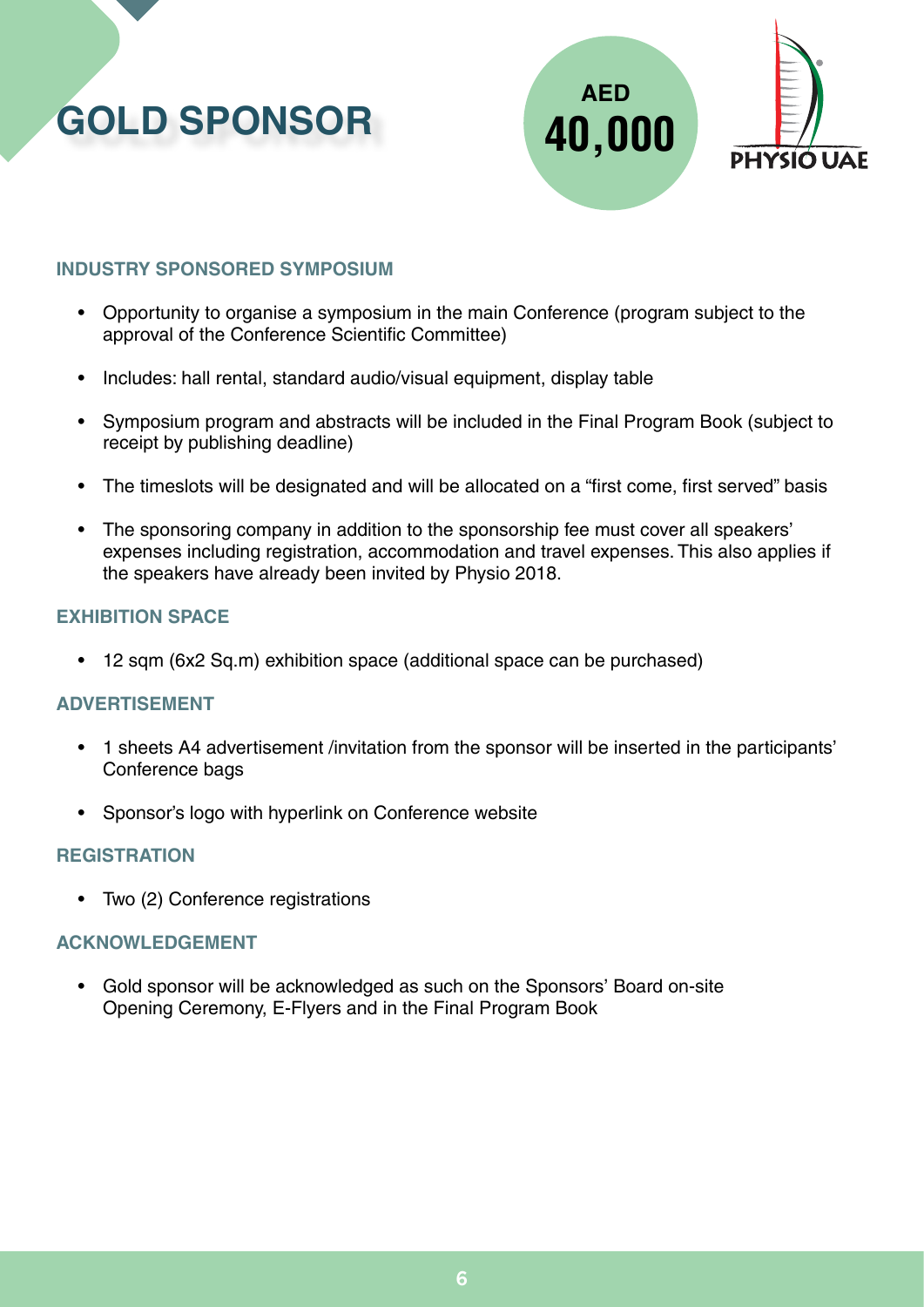





#### **EXHIBITION SPACE**

 $\cdot$  6 sqm (3 x 2) exhibition space

#### **ADVERTISEMENT**

- 1 sheets A4 advertisement /invitation from the sponsor will be inserted in the participants' Conference bags
- Sponsor's logo with hyperlink on Conference website

#### **ACKNOWLEDGEMENT**

• Silver sponsor will be acknowledged as such on the Sponsors' Board on-site Opening Ceremony, E-Flyers and in the Final Program Book

## **ADDITIONAL MARKETING & BRANDING OPPORTUNITIES**

#### **SPEAKERS' READY ROOM (Exclusive Sponsorship) AED 10,000**

This room will be specially reserved for and used by the speakers and will be equipped with computers.The sponsorship entitlements are as follows

- Sponsor's company logo on the room signage
- Sponsor's logo with hyperlink on the Conference website
- Sponsor's logo to be displayed as the desktop background for all computers
- Acknowledgement on the Sponsors' Board on-site and in the Final Program Book

#### **CONFERENCE BAGS (Exclusive Sponsorship) AED 25,000**

The Organising Committee will select the type and design of the bags. An initial estimated number of bags will be required (quantity to be confirmed). The sponsorship entitlements are as follows:

- Immediate recognition of the sponsor's status with the company name and logo on the bags
- Sponsor's logo with hyperlink on Conference website